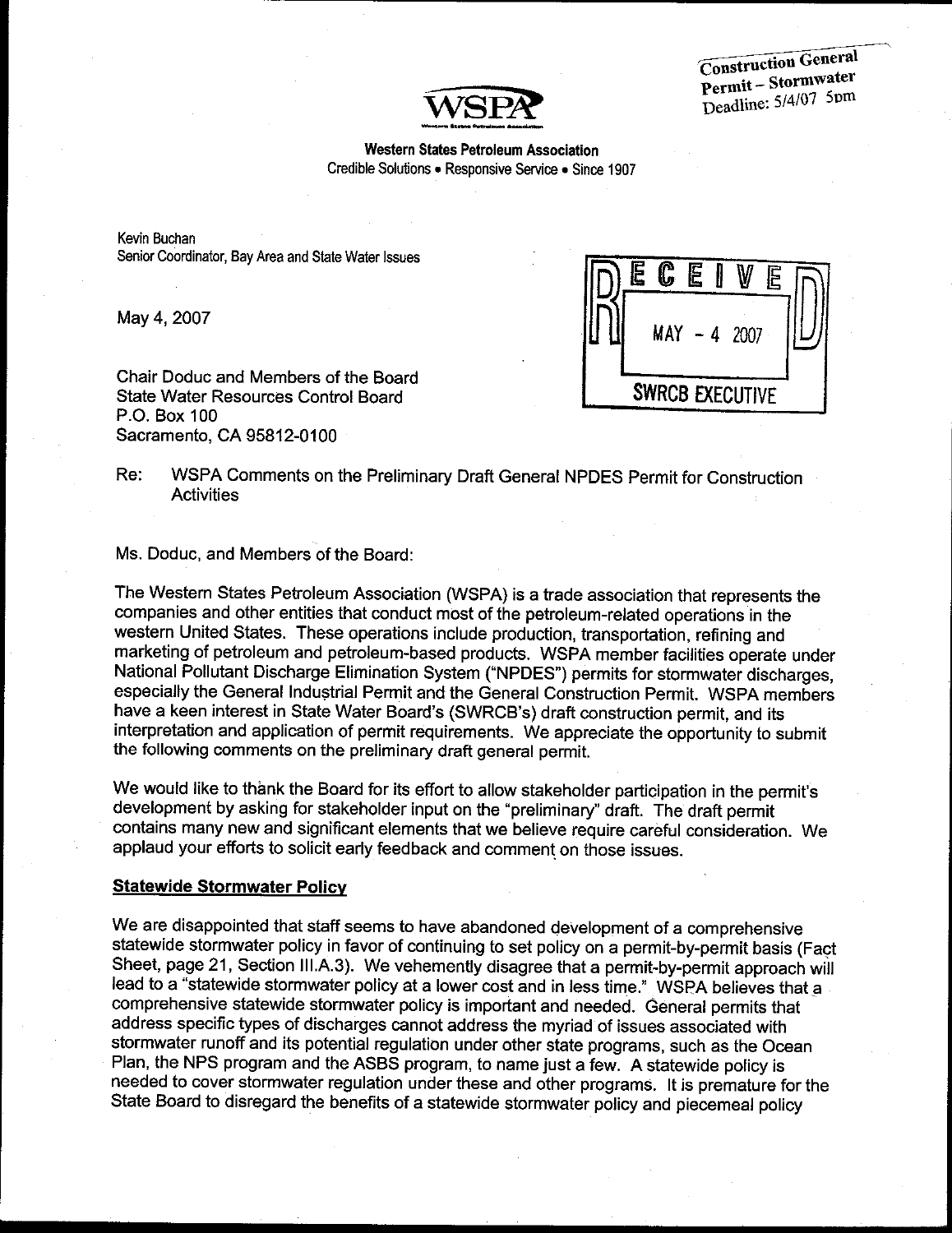through the general permits. Important issues such as the use of numeric effluent limits within stormwater permits need to be addressed in the broader context of a statewide policy.

## **Numeric Effluent Limits (NELs)**

The preliminary draft permit proposes NELs for TPH, pH and TSS for discharges from Active Treatment Systems (ATS). Even though it proposes relatively few technology-based NELs, the proposal to use NELs is inconsistent with the recommendations provided by the Blue Ribbon Panel in the report entitled "The Feasibility of Numeric Effluent Limits Applicable to Discharges of Storm Water Associated with Municipal, Industrial and Construction Activities" dated June 19, 2006 (Blue Ribbon Panel Report). The draft permit does not address the reservation and concerns expressed in that Report related to the development and use of NELs. In particular, the use of design storm criteria (to determine when NELs apply and when they do not) is not addressed at all in the draft permit. WSPA strongly recommends that the ATS requirements and the associated numeric limits be removed from the preliminary draft permit and that this permit-term be used develop the appropriate protocols and data to support technology-based NELs in the next round of permits, should they be deemed necessary.

Attached are the September 1, 2006 letters from Flow Science and Professor Gary Lorden to the SWRCB on the issues and difficulties related to the development and implementation of scientifically-based Technology Based Effluent Limits. The two letters recommend that the SWRCB undertake a multi-year, well designed data collection effort to develop the appropriate data needed for workable NELs. We urge you to delete the ATS and NEL requirements in the preliminary draft permit and consider implementing the recommendations in those two attached letters.

# **Toxicity Testing**

WSPA does not believe toxicity testing, especially chronic toxicity is appropriate in the stormwater program. Currently toxicity testing may take 7-10 days to complete, way beyond any storm duration. WSPA urges that toxicity testing be deleted from the permit and suggests that a research/pilot program be initiated for toxicity testing to evaluate its potential use in the next permit.

# **Action Levels**

The Blue Ribbon Report suggested that the SWRCB use Action Levels as a way to allow the SWRCB to learn and gather data to support NELs for the future. WSPA endorses this approach. WSPA believes that if Action Levels were developed, set and used consistent with the recommendations of the Report, Acton Levels in the permits could be effective in improving stormwater quality. But the use of Action Levels in the draft permit must be consistent with the Report's recommendations. In particular, they must be used to identify "bad actors" and an appropriate monitoring program must be developed and implemented so that Action Levels can be used for their intended purpose. The September 1, 2006 Flow Science letter includes a number of recommendations for the development and use of ALs that we urge the board consider for the next permit.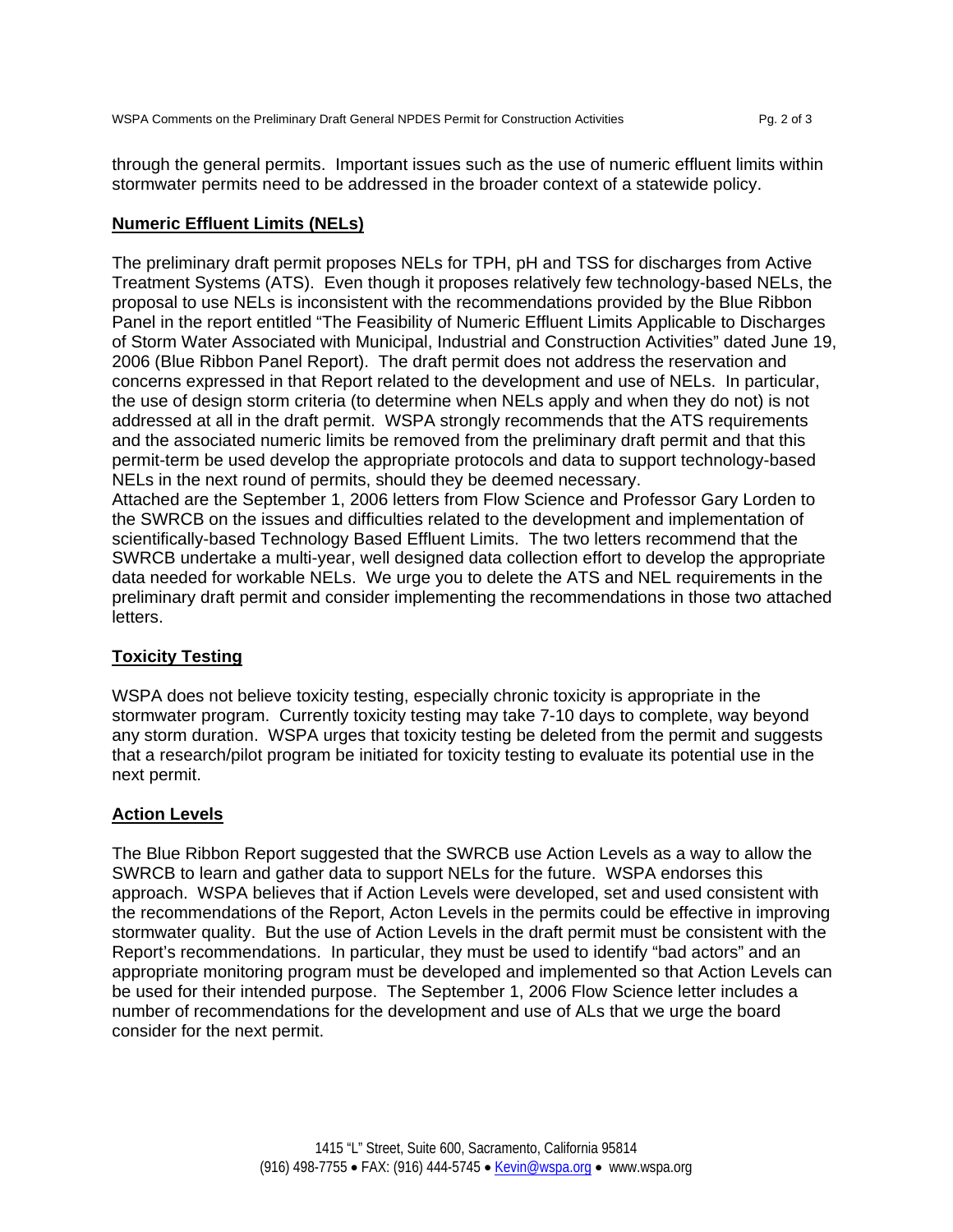## **Regional Board Approvals**

WSPA is very concerned that the preliminary draft permit lays out an elaborate regional board "approval" process that is unworkable. WSPA urges the SWRCB to clearly state in the permit, that the permit is effective once all the required documentation is submitted. The heart of the permit is the Storm Water Pollution Prevention Plan (SWPPP) -- a living document that must be constantly upgraded and modified to reflect construction progress and stages. Requiring formal board approval of the SWPPP will make the permit unworkable. For the system to work, the board must rely on the competence and integrity of stormwater professionals that certify the SWPPP (in fact the preliminary draft permit enhances the qualifications for these stormwater professions), of course verified by board inspections as required by law.

WSPA also directs your attention to the CASQA letter on this preliminary draft permit, The CASQA letter addresses a number of other issues important to WSPA, WSPA urges the board to work with CASQA, WSPA and other stakeholders as the board moves to the next draft of the construction permit.

Thank you for considering WSPA's comments. Please contact me at 916-498-7755 if you have any questions or wish to discuss our comments. Thank you.

s/Kevin Buchan *(sent via email)* 

Enclosures: Flow Science, letter dated September 1, 2006 Lorden, letter dated September 1, 2006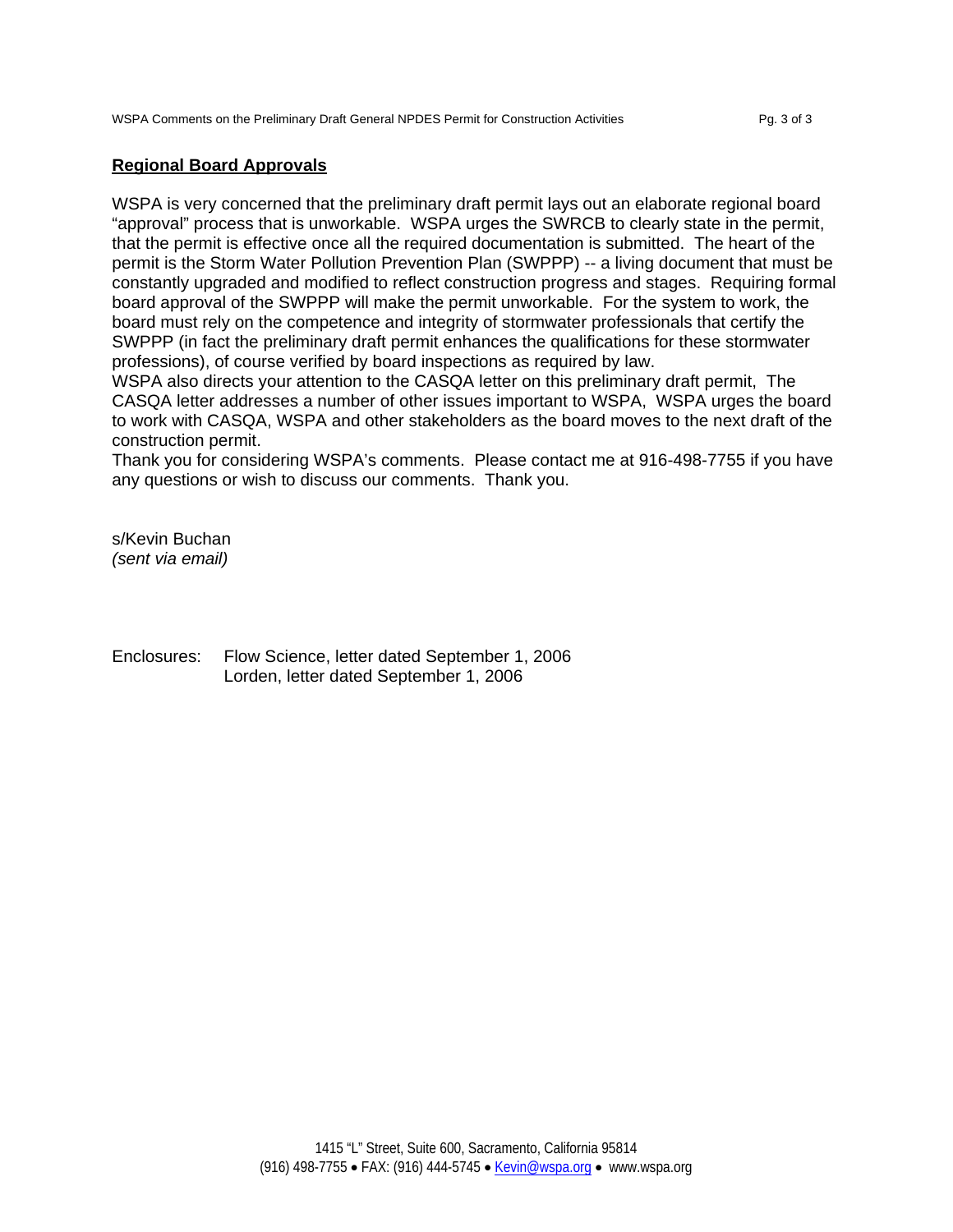

September 1, 2006

Ms. Song Her, Clerk to the Board State Water Resources Control Board P.O. Box 100 Sacramento CA 95812-0100

# Re: Comments on the Storm Water Panel of Experts Report entitled *The Feasibility of Numeric Effluent Limits Applicable to Storm Water Discharges* FSI 044018.2

Dear Ms. Her:

 Flow Science was retained by the Western States Petroleum Association (WSPA) to comment upon the State Board Expert Panel ("Expert Panel") report entitled *The Feasibility of Numeric Effluent Limits Applicable to Storm Water Discharges*. I also provided testimony to the State Board on July 21 and July 28, 2006, and incorporate those presentations by reference. We appreciate the opportunity to comment on this report and look forward to working with the State Board as it addresses questions related to improving storm flow water quality. Many of our comments are general, and apply broadly to the municipal, industrial, and construction sectors, while others are more tailored to storm flow discharges from industrial facilities.

As detailed in Figure 1, there are four major options for the regulation of storm water. The types of data and the amount of time required for use in the State's storm water regulatory program will depend upon the type of limit to be developed, the methodology used to establish numeric limits, and the monitoring and compliance strategies to be used both to establish datasets upon which limits can be based and to evaluate compliance and improvements in water quality as a result of program implementation. The comments below first discuss major issues common to all options: storm flow characteristics, the utility of the existing dataset, and program design considerations. Finally, each type of limit is discussed in turn, including the amount and type of data and estimated time frames that would be required to develop each type of limit.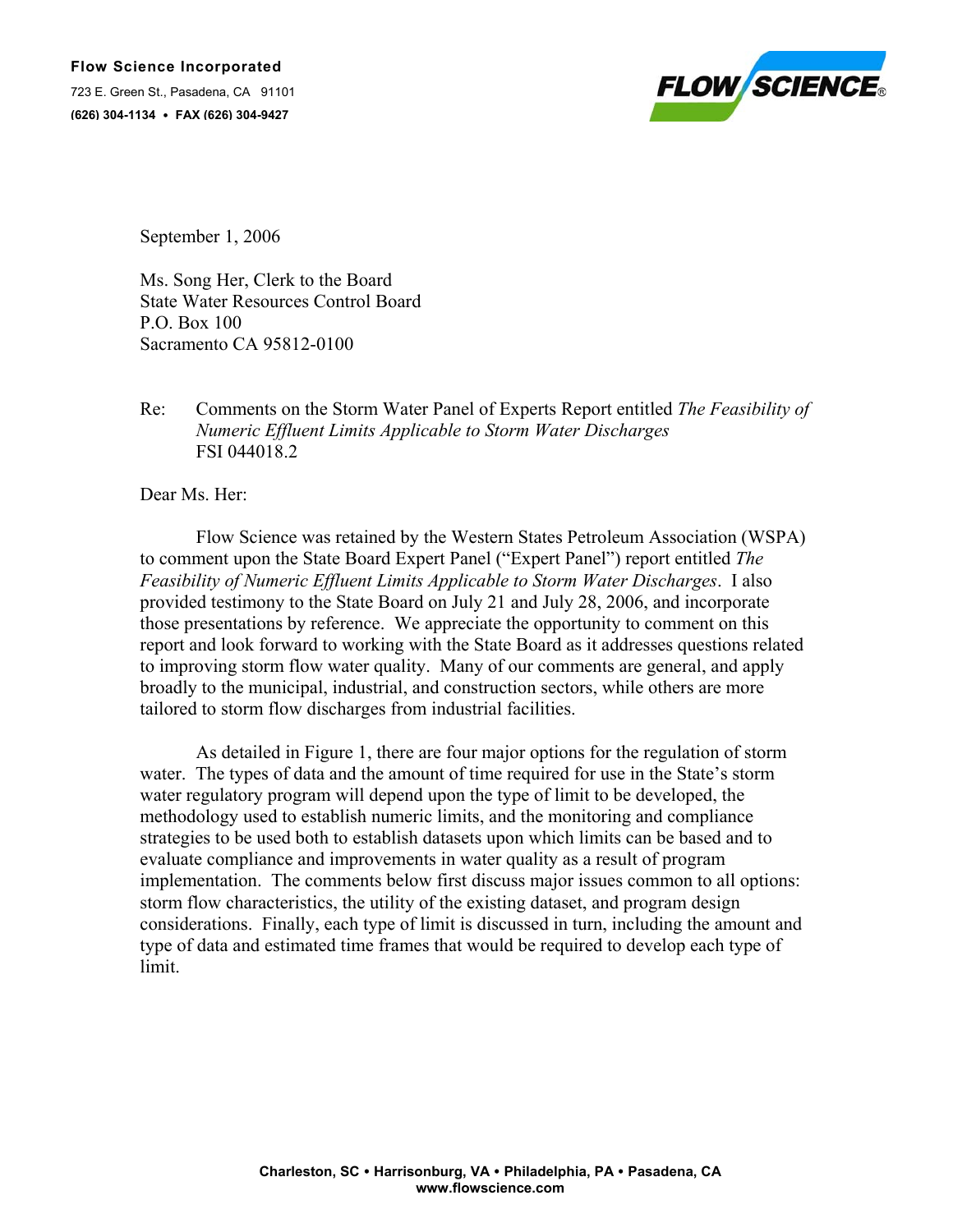



**Figure 1. Options for storm water regulation.** 

**Storm flow characteristics**. Storm flows are quite different from many other types of discharges, particularly in the arid west. Most notably, storm flows exhibit highly variable flow rates, flow volumes, and constituent concentrations. Storm flow water quality is a complex function of watershed size, slope, soils, vegetation types, rainfall (storm size and intensity), antecedent conditions (a function of the time since last rainfall), land use, and climate.

Available data demonstrate that storm flow constituent concentrations can vary by an order of magnitude or more on timescales of an hour or less (see Flow Science, 2005). Constituent concentrations can also vary just as widely between storm events, and at any given time between relatively closely located sites. Analysis of existing data demonstrate quite clearly that storm flow constituent concentrations do not follow a neat, "lognormal" statistical model (see separate analysis by Dr. Gary Lorden). This is important because the procedures the State and Regional Boards currently employ to develop numeric limits for non-storm flow discharges rely upon the assumption that data are lognormally distributed. For storm flow data, this assumption is incorrect, so that new methodologies will be needed to develop numeric limits (especially WQBELs, as discussed below). Importantly, these methodologies will need to develop means to account for extreme events (e.g., high rainfall intensities, changed site conditions, etc.)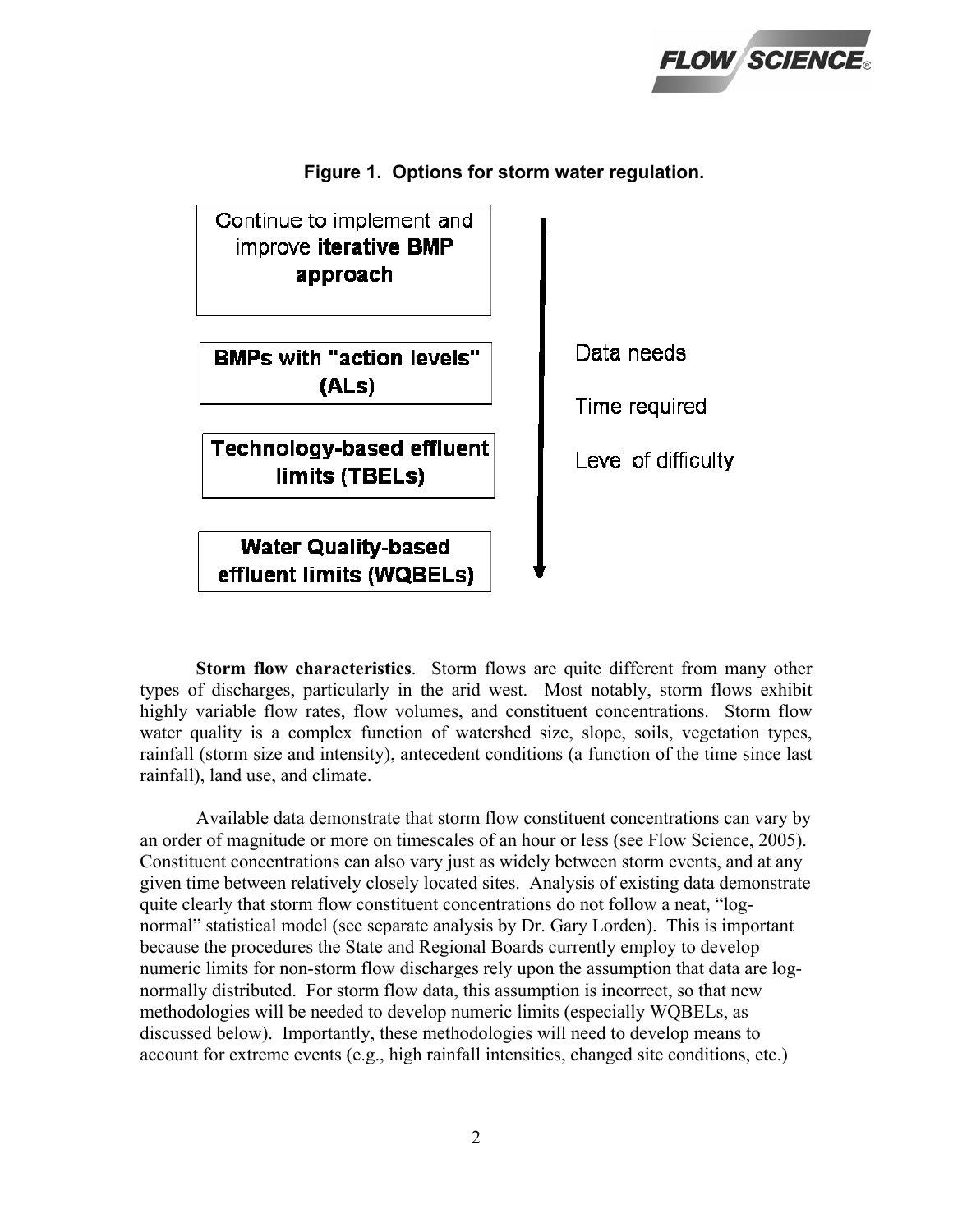

that can result in measured storm water concentrations that fall outside of the "normal" range of observations.

Constituents enter storm flows from a variety of sources, including both natural sources (site soils, airborne dust, wildfire ash, combustion products, etc.) and manmade sources (atmospheric deposition of anthropogenic origin, such as automobile exhaust and road dust, building materials, site activities and practices, application of pesticides, etc.). Available data suggest that, for many constituents, the bulk of the storm flow concentration and loading may arrive from atmospheric deposition (see, e.g., Sabin et al. (2004), Sabin et al. (2005)). These considerations are important because it may prove easier and more cost-effective to control pollutants at the source rather than to treat and remove pollutants from storm flows.

Strategies available to improve storm water quality range from best management practices (BMPs) to storage and treatment approaches. All approaches are challenged by the high volumes and flow rates of storm flows, which necessitate hydrologic design criteria, such as a "design storm" or other hydrologic specifications. As noted by the Expert Panel, exceedances of limits can be expected to occur several or more times per year, based largely on hydrologic considerations alone.

**Existing data**. Most of the available data on storm flow quality, both from individual sites and in receiving waters, are in the form of a single grab sample per storm event, and generally for a relatively limited number of constituents. Thus, it has not been possible to date to develop relationships between parameters that affect storm flow quality (rainfall amount and intensity, antecedent conditions, site conditions, etc.) or to predict or explain the full range of variability observed in storm flows.

Data have been collected as required by the State's General Industrial Permit for four constituents: total suspended solids (TSS), conductivity, oil and grease or organic carbon, and pH. These data are in the form of grab samples collected once per storm. There is little information in the database on storm size or intensity, site conditions, BMP and treatment measures in place, and other factors that affect storm water constituent concentrations. To date, there has not been a broad, controlled program of data collection that would allow us to compare water quality concentrations between facility types, regions, or in response to hydrologic influences.

Data are available for additional constituents from a small sampling of individual facilities, but are generally in the form of grab samples. Very few data are available to describe variations in concentrations during a storm or in the form of event mean concentrations (EMCs, or composite samples), and, to our knowledge, the few data that are available do not represent discharge water quality but rather were collected interior to a site. To implement, for example, CTR criteria in the form of numeric limits applicable to storm flows would require data on a similar temporal scale to the objectives (e.g., acute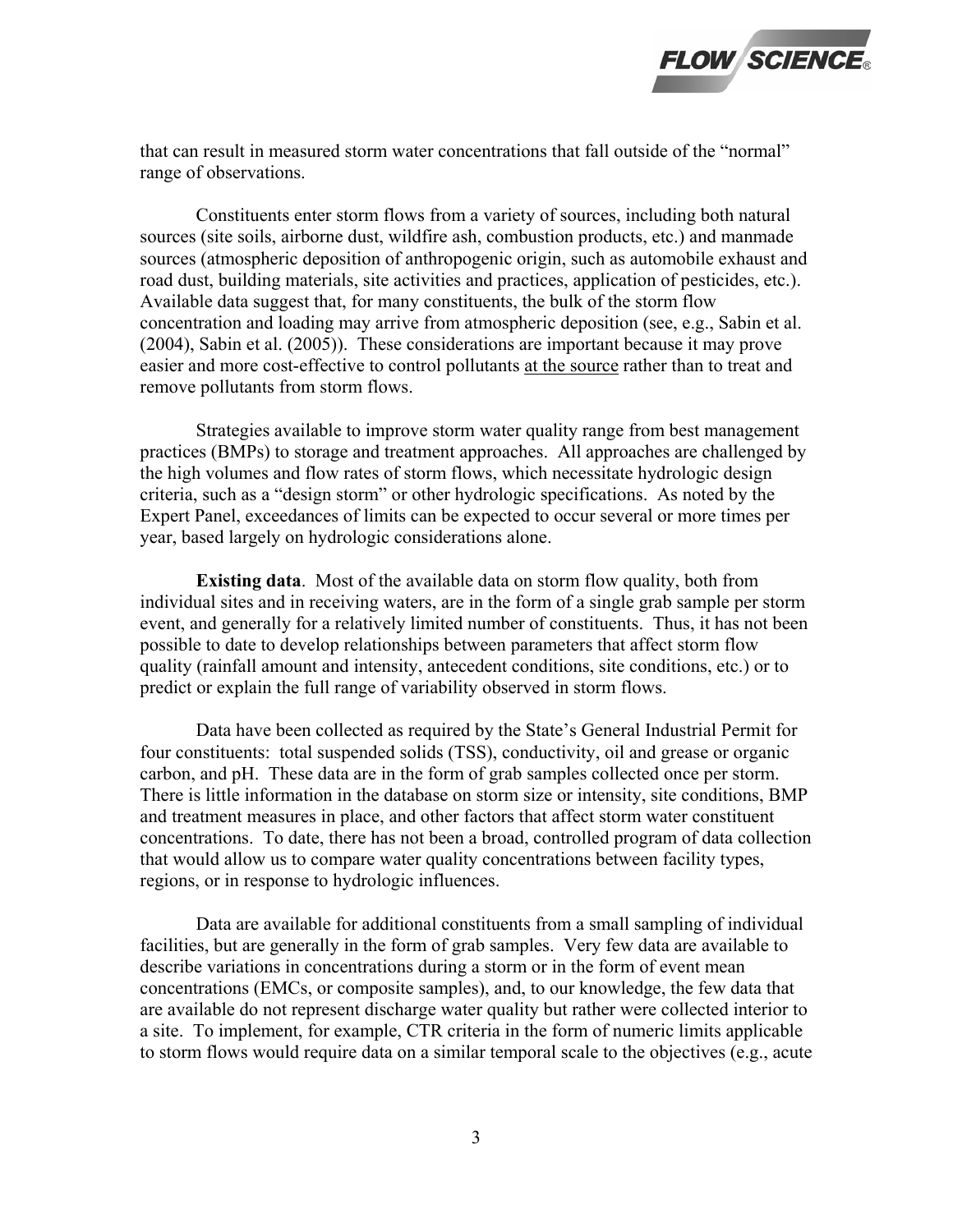

criteria are expressed as one-hour averages, requiring data on a one-hour or shorter timescale; see also comments by Dr. Gary Lorden).

The degree to which the variability of storm flows must be characterized will depend upon the type of limit to be adopted, and the actions triggered by observed exceedances of those limits. For this reason, fewer data would be required to establish ALs than for TBELs, and fewer data would be required for TBELs than for WQBELs.

**Program design considerations.** As described below, existing data may be sufficient to establish Action Levels for a handful of constituents, including those for which data are available as a result of data collection undertaken pursuant to the State's General Industrial Permit (TSS, conductivity, oil and grease, organic carbon, pH). Additional study will be required to determine if these data are sufficient for this purpose, and the answer may depend upon the way in which Action Levels are to be established and how they are to be used.

In any case, future data collection would be required to establish numeric limits or other quantitative measures of compliance. The type and quantity of data to be collected are very much dependent upon the type of limit to be developed, the methodology to be used to compute limits, and the monitoring and compliance strategies to be used after limits are established. For example, if compliance with numeric limits is to be determined using grab samples, then the data collection effort necessary to develop limits would likely be more data-intensive, so that those grab samples can be related to variations in concentration within a storm or to EMCs (flow-weighted composite concentrations).

## **Options for storm water regulation.**

**Continue to implement and improve the iterative BMP approach**. As shown in Figure 1, the first option is to continue to implement and improve the existing approaches to managing storm flows using an iterative BMP process. As noted by the Expert Panel, improvements can be made in this process, including utilizing BMP performance data and knowledge about the impairments or constituents of concern in a receiving water to select better and more efficient BMPs. With this option, compliance and enforcement would be based upon selection of appropriate BMPs, then continued implementation and maintenance of the selected option. Examples of additional data and information that could be collected to improve the iterative BMP approach include:

- Development of a list of BMP options
- Data collection and research into BMP unit design and efficiency
- BMP design criteria (a "design storm" or other hydrologic design criteria)
- Information on gross receiving water quality (identification of constituents of concern and flow characteristics, etc.)
- Detailed analysis of maintenance and enforcement options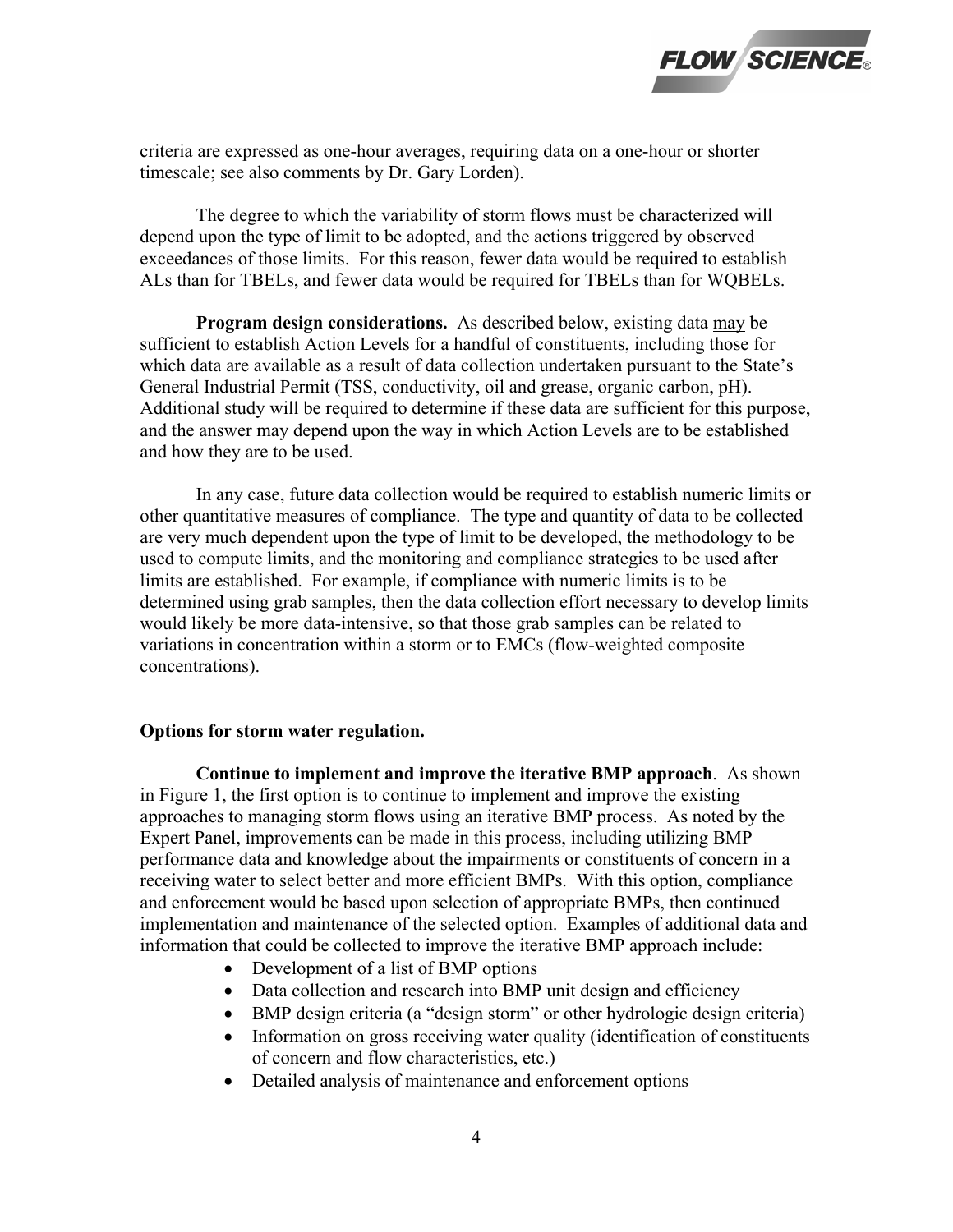

This program could begin immediately. In effect, the program itself could be iterative, with improvements made pursuant to a coordinated, well-designed program of data collection and subsequent development of program guidance, likely at the direction of the State Board.

**BMPs with "Action Levels" (ALs).** As envisioned by the Expert Panel, ALs would serve to identify "bad actors" (those discharges or sites with a propensity, based on monitoring data, to contribute disproportionately to high concentrations of constituents in receiving waters) and to trigger an iterative management approach. The Expert Panel presents three options for the development of ALs. To proceed with implementation of ALs, Flow Science would recommend that the State Board would first identify both the methodology to be used to establish ALs and to clarify how measurements would be compared to ALs and the actions that would be triggered. As discussed above, existing data in the database compiled pursuant to the General Industrial Permit may be sufficient to establish ALs for those limited constituents, again depending upon the methodology to be used. Examples of additional data that would be required to develop and implement ALs are:

- Development of a list of BMP options
- Data collection and research into BMP unit design and efficiency
- BMP design criteria (a "design storm" or other hydrologic design criteria)
- Information on gross receiving water quality (identification of constituents of concern and flow characteristics, etc.)
- Process and procedures for establishing ALs
- Actions required when ALs are exceeded at a certain frequency
- Data on effluent constituent concentrations for those constituents that will have ALs

AL development could be staged, so that  $-$  if data are sufficient  $-$  ALs would be developed in the near-term for industrial discharges for some subset of the four constituents (TSS, conductivity, oil & grease or organic carbon, and pH) for which grab sample data are available. A second phase could involve collection of data for additional constituents and development of ALs for those constituents. We estimate that development and implementation of ALs could take from 0-3 years for constituents with readily available data, and 3 or more years for constituents for which additional data collection will be required.

**Technology-Based Effluent Limits (TBELs)**. TBELs are numeric limits based upon available technology and the treatment efficiency of those technologies. For storm flows, TBELs would need to be developed in consideration of the volume or flow rate to be treated, the efficiency of the treatment process, and the quality of storm flow influent to the treatment process. As shown in Figure 2, the final effluent stream will be a mixture of treated effluent and untreated effluent (i.e., effluent beyond the hydraulic capacity of the treatment system). Data requirements for TBELs may include:

• Detailed characterization of influent (raw) water quality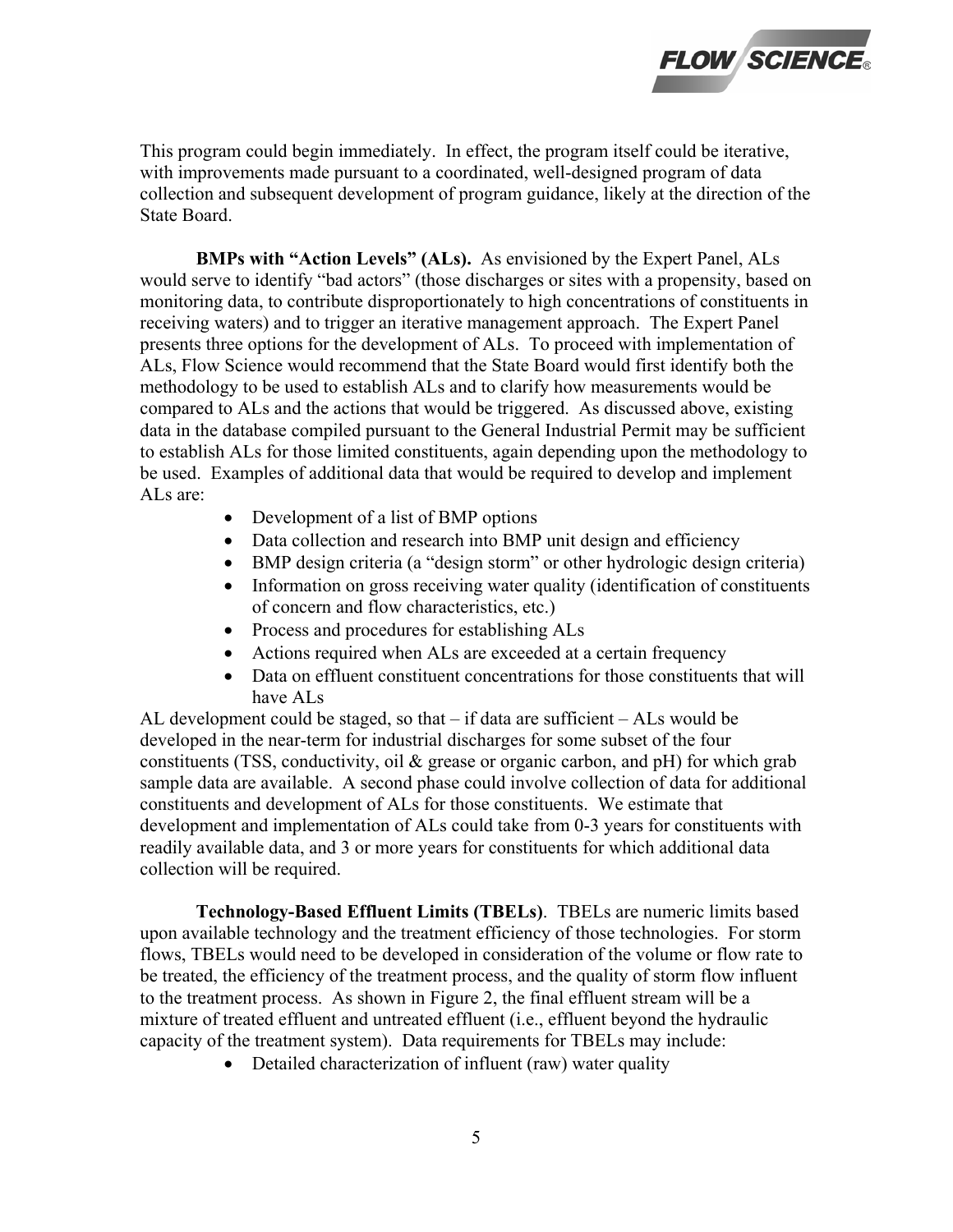

- BMP and treatment system performance data, which would be required for a range of influent concentrations and under field, not laboratory, conditions
- Process for setting TBELs that would recognize the variability of storm water flow rates/volumes and constituent concentrations
- Monitoring and compliance options (e.g., grab v. composite samples, sampling frequency, etc.)

# **Figure 2. Considerations in development of TBELs and WQBELs.**

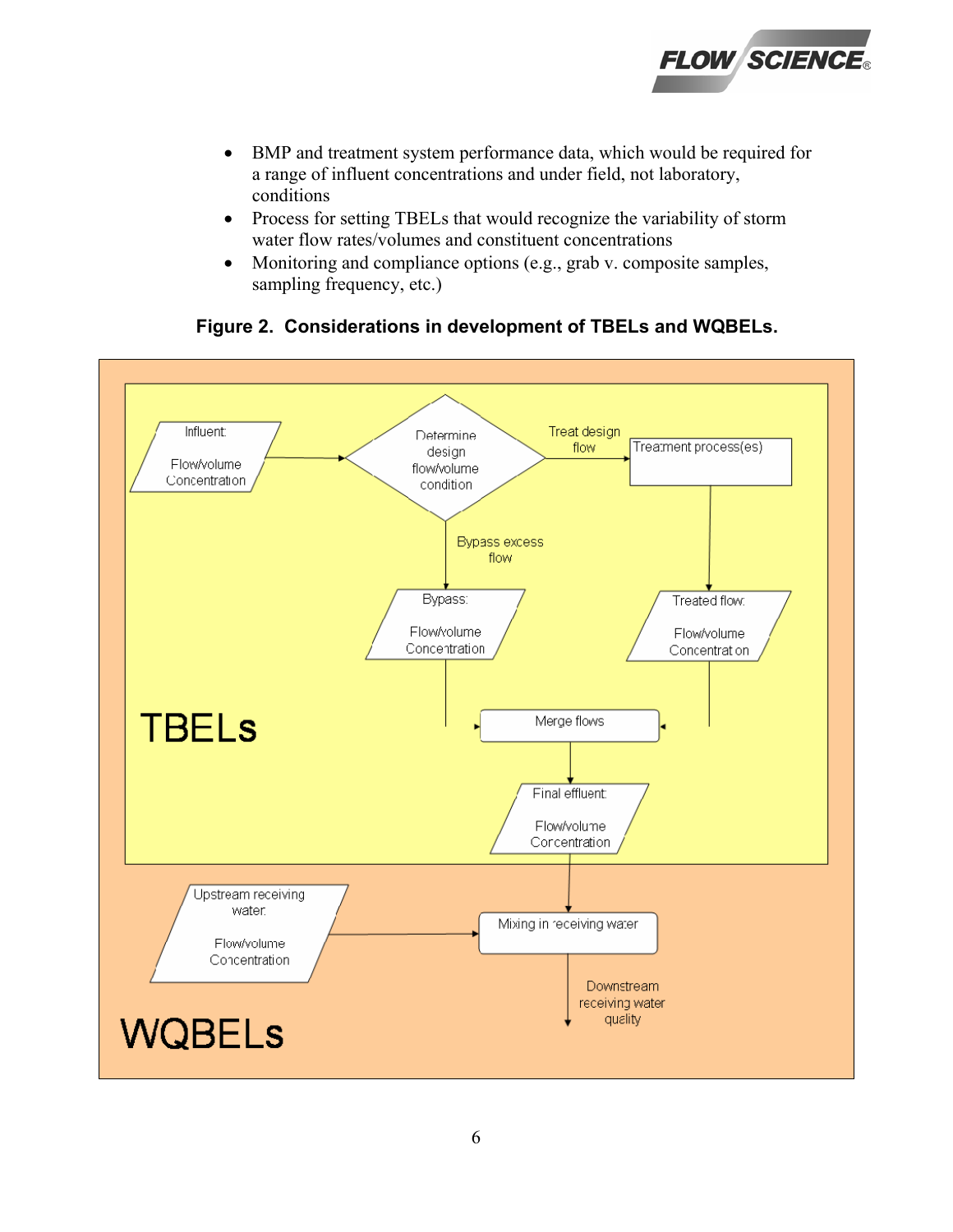

An important consideration with TBELs is that an initial dataset used to establish limits may not capture the full range of conditions that may occur during the life of a project. Any TBELs, or the compliance and enforcement program associated with TBELs, would need to define both an allowable frequency of exceedance and a process for handling water quality excursions due to extreme events. Based on available information, we estimate that a total of at least 4 to 6 years would be required to establish appropriate TBELs. This estimate is derived as follows: we estimate that 1-2 years would be required to design the data collection program and to develop the methodology for calculating TBELs; a minimum of 2-3 years would be required for data collection; and at least one additional year would be required to calculate limits and place them into permits. Design and construction of controls and treatment systems may require additional time. Note that these timelines would depend upon the process used for limit development and could further be influenced by the availability of funding for monitoring, development of work groups, advisory committees, and peer review and notice/workshop/hearing processes, among other factors.

**Water Quality-Based Effluent Limits (WQBELs)**. WQBELs must consider both effluent and receiving water quality in the limit development process. To date, the methods available for developing WQBELs are based on relatively simple, idealized data distributions – e.g., normal or lognormal data distributions. However, as discussed above, storm flow data do not follow these idealized distributions, but rather are "heavytailed" or "extreme value" distributions. For these reasons, existing WQBEL methodologies are inappropriate for storm flows, and new methodologies must be developed. As shown in Figure 2, variability in effluent quality and flows and variability in receiving water quality and flows all contribute to final receiving water quality, and these variables are a function of both time and space. Either dynamic modeling or statistical approaches could be considered to incorporate these considerations into limit calculation procedures, as described briefly in EPA's Technical Support Document (U.S. EPA, 1991). Data that would be required to calculate WQBELs may include:

- Detailed (hourly or sub-hourly) effluent quality and flow data
- Detailed receiving water quality and flow data
- Information on the means of compliance to be employed
- Methodology for determining reasonable potential ("RPA") and for calculating effluent limits
- Development of monitoring strategies and enforcement options
- Means to relate TMDLs to WQBELs

Note that it is usually envisioned that TMDLs would be implemented in permits as WQBELs. However, all the same considerations would apply to WQBELs calculated from TMDLs as to WQBELs calculated in water bodies or for constituents where TMDLs have not been established. In other words, concentration-based TMDL allocations should not be inserted directly into permits as numeric limits; rather, the same calculation methodology used to establish WQBELs should apply to development of WQBELs based on TMDLs.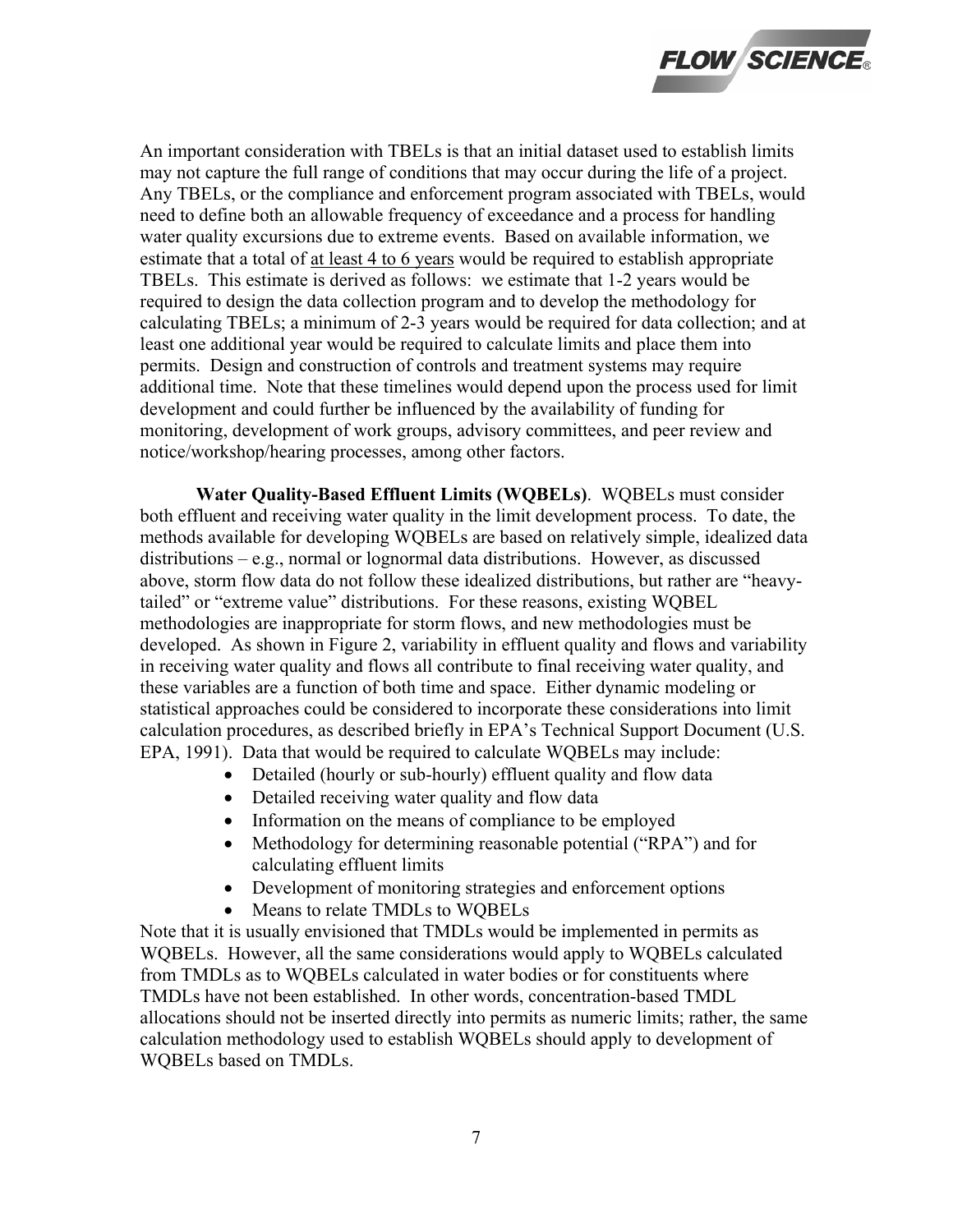

 We estimate that at least 7-10 years would be required for WQBEL development, which was derived as follows:  $\geq$  2-3 years to design the program and develop the methodology for calculating limits;  $\geq$  3-5 years for data collection;  $\geq$  2 years to calculate and implement limits. Again, design and construction of controls could require additional time.

Note that all of the above timelines are our best estimates, and they would depend upon the process used for limit development and could further be influenced by the availability of funding for monitoring, development of work groups, advisory committees, and peer review, and notice/workshop/hearing processes, among other factors.

 We appreciate the opportunity to comment on this issue, and we look forward to working with the State Board in the future. Please contact us if you have any questions.

Sincerely,

Susan C. Paulsan

Susan C. Paulsen, Ph.D., P.E. Vice President and Senior Scientist

### **References**

Flow Science, 2005. **"**Storm Water and Best Management Practices Analysis."

- Sabin, Lisa D., Schiff, Kenneth C., Lim, Jeong Hee, Stolzenbach, Keith D., 2004. "Atmospheric dry deposition of trace metals in the Los Angeles coastal region." Southern California Coastal Water Research Project Biennial Report 2003-2004.
- Sabin, Lisa D., Lim, Jeong Hee, Stolzenbach, Keith D., Schiff, Kenneth C. 2005. "Contribution of trace metals from atmospheric deposition to storm water runoff in a small impervious urban catchment." Water Research, Volume 39 (2005), pp. 3929-3937.
- U.S. EPA, 1991. Technical Support Document for Water Quality-based Toxics Control. PB91-127415, March.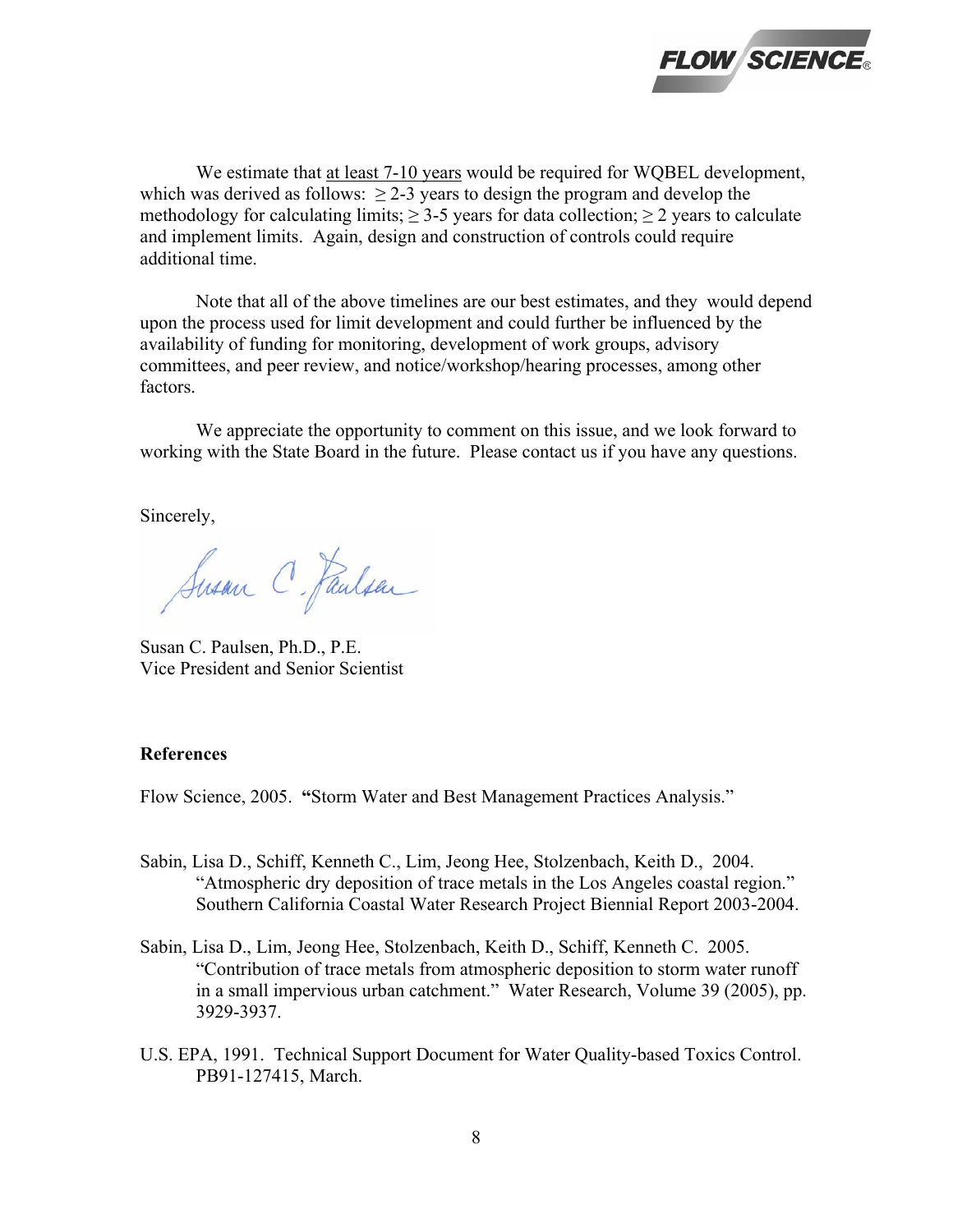September 1, 2006

Ms. Song Her, Clerk to the Board **State Water Resources Control Board** P.O. Box 100 Sacramento CA 95812-0100

#### Comments on statistical aspects of Panel of Experts report "The Feasibility of  $Re:$ **Numeric Effluent Limits Applicable to Storm Water Discharges"**

Dear Ms. Her,

I was retained by Flow Science in connection with their work for the Western States Petroleum Association and was asked to evaluate and comment upon statistical issues associated with the formulation of numerical limits for constituent concentrations in stormwater effluents

# My qualifications.

My professional background as a statistician began with my research specialization in the field for my Ph.D. in mathematics from Cornell in 1966. Since that time, I have been continuously engaged in research and teaching of statistics at Northwestern University, UC Berkeley, and Caltech, where I have been Professor of Mathematics since 1977 and was department chair from 2003 to 2006. I am a fellow of the Institute of Mathematical Statistics, and have been active for the last thirty-five years as a statistical consultant for Caltech colleagues and for various governmental agencies and private companies. I have also served as a statistical expert witness in a variety of legal and regulatory matters. including statistical issues of water quality.

# Variability of pollutant concentrations in stormwater flows.

It is clear from stormwater datasets I have examined in my statistical consulting that the pollutant concentrations associated with stormwater flows are highly variable, even over short time scales. Within a given hour the measured concentrations of pollutants in grab samples can be expected to vary substantially in relation to the mean for that hour. Therefore the probability that a single-grab-sample-per-storm monitoring system will accurately reflect the true impact of effluents on receiving waters is low. Moreover, the application of numerical effluent limits to grab-sample data is inherently less effective from a statistical point of view than the use of composite samples, for example. Because CTR criteria are specified as one-hour (or longer) average concentrations, it is essential to consider the additional variability of effluent concentrations that occur on a sub-hour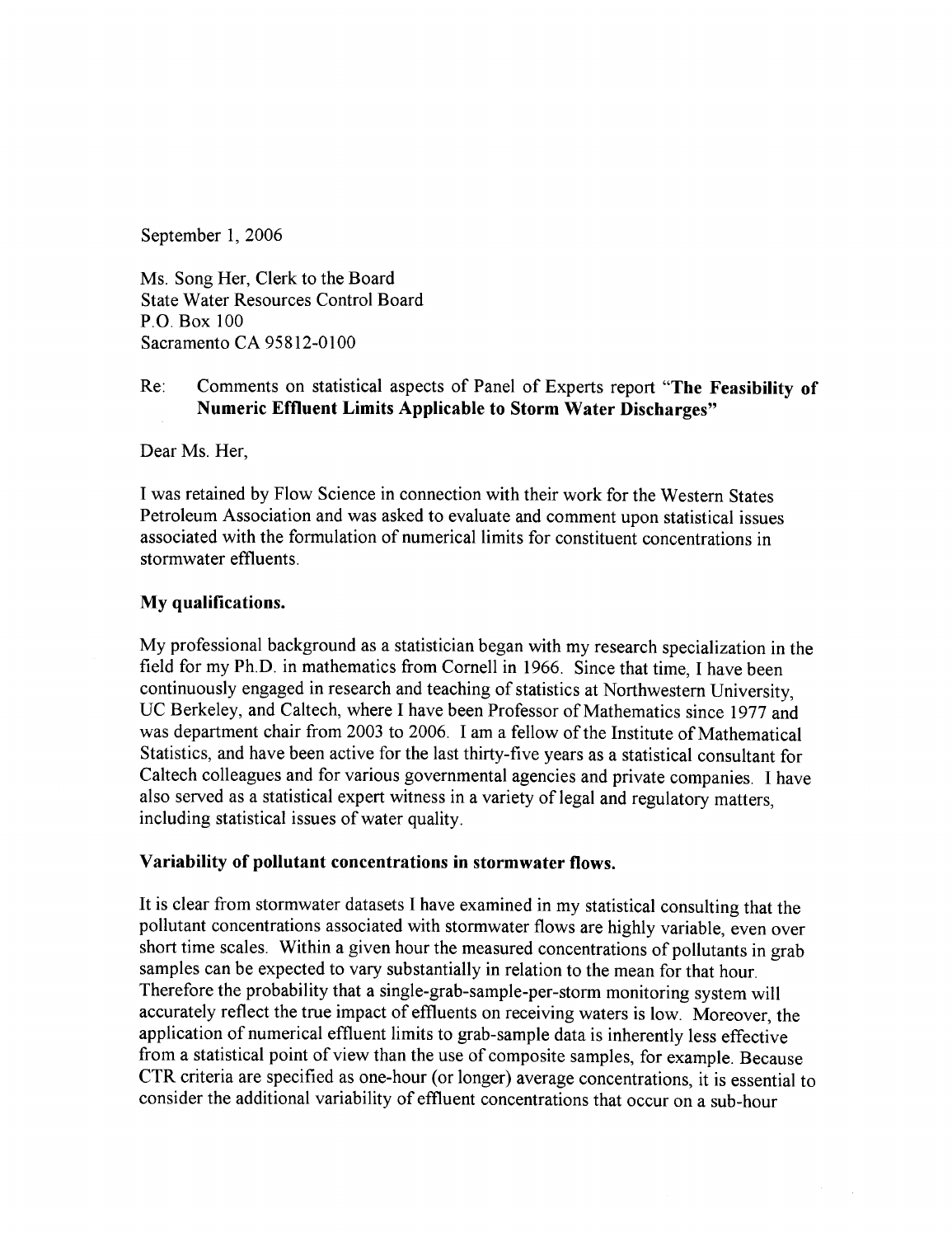basis. In particular, it is important to recognize the fact that any numerical limit applied to grab samples inherently imposes a smaller numerical limit on hourly averages.

# **Sources of Data Variability.**

It is critical that numerical limits be derived with adequate consideration given to all significant sources of variability of constituent concentrations in stormwater discharges.

The sources of variability can be described in three categories:

1) Input Variables. These include influent characteristics, storm characteristics (e.g. rainfall intensity, and the rate and volume of flow), site-specific hydrologic features, and receiving water characteristics, such as those affecting dilution.

2) Treatment Characteristics. As discussed in the panel's report, the treatment capabilities of different facilities under different inputs vary widely, as do limits on their capacity for handling different flow rates and volumes.

3) Output Variables. Constituents in discharges vary in concentration in different parts of the effluent flow, the results of laboratory analysis are subject to measurement errors, and sampling techniques like one-grab-sample-per-storm introduce additional variability compared with hourly averages or storm composite concentrations.

Because of the systematic and widespread differences in these characteristics from facility to facility, storm to storm, and sample to sample, it is necessary to carry out an extensive and well-designed data collection effort at a representative set of facilities over a period of vears. One or two years of data cannot represent the range of variability in number and severity of storms from year to year.

# Unusual events and exceedance probabilities.

The report of the panel of experts contains repeatedly acknowledges the need to consider that storm water flows are dramatically affected by "unusual events". Here are a few examples:

- "...there is wide variation in stormwater quality from place to place, facility to facility, and storm to storm."  $(p.6)$
- Since the storm-to-storm variation at any outfall can be high, it may be unreasonable to expect all events to be below a numeric value."  $(p.6)$
- "... several to more times each year, the runoff volume or flow rate from a storm will exceed the design volume or rate capacity of the BMP. Stormwater agencies should not be held accountable for pollutant removal from storms beyond the size for which a BMP is designed."  $(p.10)$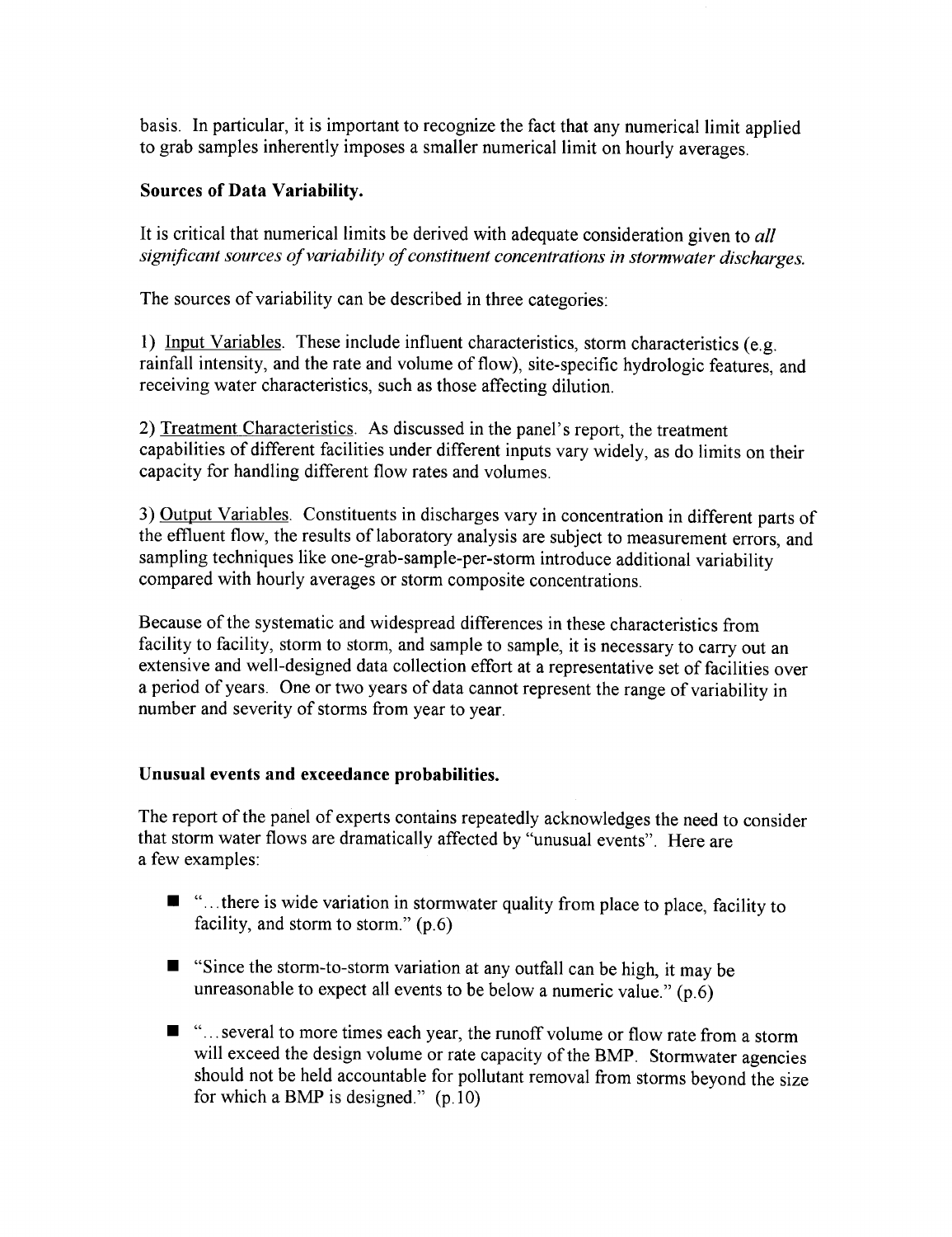**The Panel recommends that Numeric Limits and Action Levels not apply to** storms of unusual event size and/or pattern (e.g. flood events)." (p.18)

"Unusual events" aside, the statistical approach used in the State Implementation Policy (SIP) relies heavily on two features:

- the assumption that pollutant measurements in stormwater flows follow a lognormal distribution, and
- the idea of setting numeric limits for a facility by considering "exceedance" frequencies" based upon calculations using the lognormal distribution.

The latter idea is revealed clearly on page 10 in Step 5, which discusses "a factor (multiplier) that adjusts for the averaging periods and exceedance frequencies of the criteria/objectives ...".

Clearly the use of "never to be exceeded" limits for stormwater effluents in permits needs to be eliminated. In light of the Panel's discussion and the statistical rationale used in setting limits, provision should be made for two kinds of exceedances—

- exceedances caused by carefully-defined "unusual events"—for example, storms whose severity and/or flow volumes exceed a "design storm", and
- "random" exceedances—resulting from the unavoidable fact that even ideal data. such as data from the assumed "standard", lognormal distributions, have some frequency of exceedance of any specified numerical limit.

# Is the assumption of Lognormal Distributions valid? Analysis of datsets.

The most frequently used statistical model for datasets of stormwater constituent measurements in the lognormal distribution. In particular, the SIP relies heavily on the assumption that lognormal distributions adequately describe such data. It is therefore important to evaluate the validity of that assumption— i.e. to test it on actual data.

Flow Science provided me with three datasets containing grab sample measurements of copper at three outfalls of a California facility. I analyzed the datasets A, B, and C to determine whether the *maximum value* in each sample is too large to be reasonably explained by the lognormal distribution best fitting the data as a whole. In my experience with stormwater datasets, the largest value is "too large", indicating that the so-called right-hand tail of the actual data distribution is heavier than it would be if the data distribution were lognormal. In other words, the largest values that are found in datasets are not explained by the "general shape" of the lognormal distribution.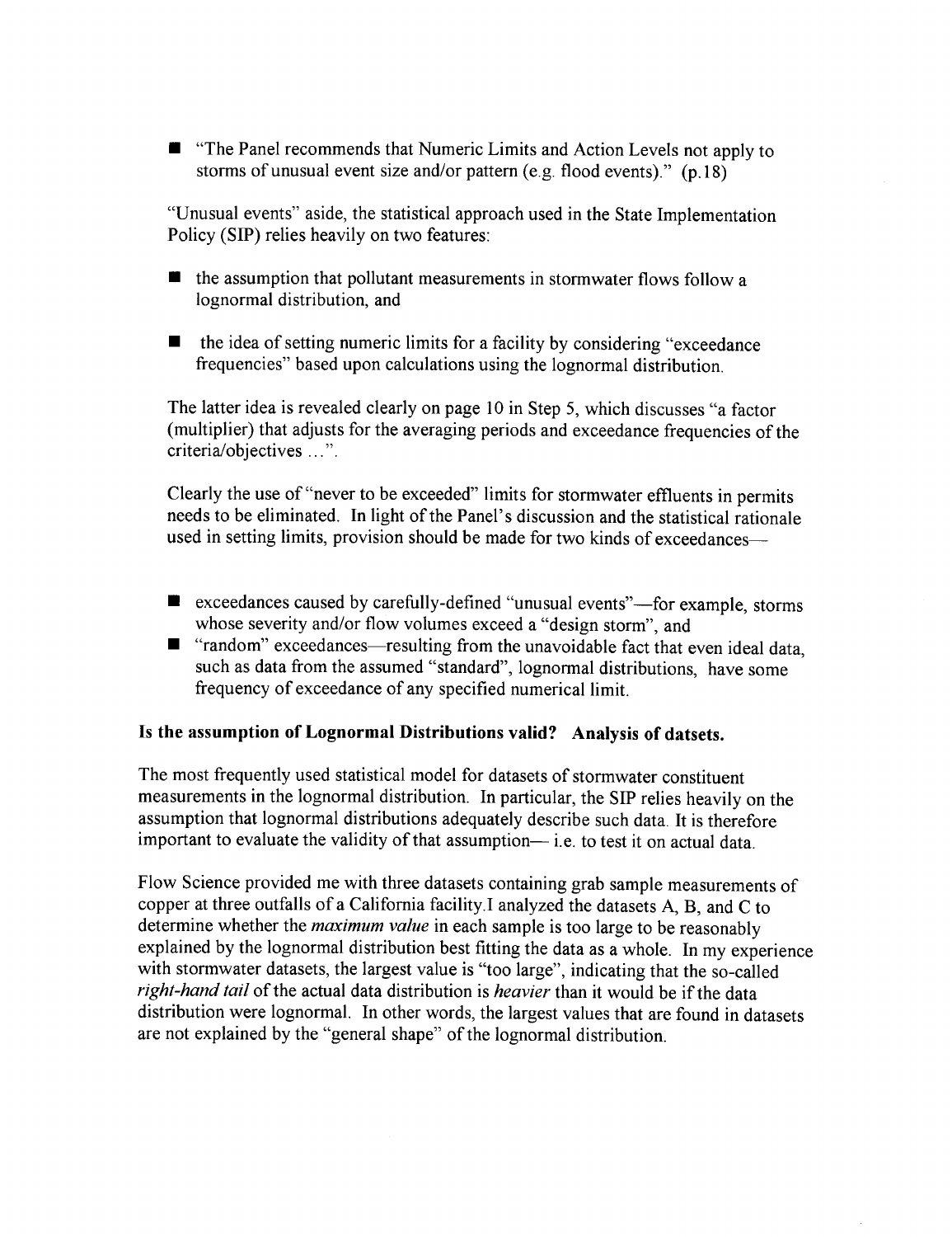The following table gives the results of my analysis.

|                | (water quality objective= $14 \text{ mg/L}$ ) |           |           |
|----------------|-----------------------------------------------|-----------|-----------|
|                | Outfall A                                     | Outfall B | Outfall C |
| Sample Size    | 23                                            | 32        | 20        |
| Sample Median  | 2.8                                           | 2.8       | 3.2       |
| Sample Maximum | 55                                            | 12        | 39        |
| p-level*       | .003                                          | .012      | .110      |

# Summary Statistics for Copper datasets at 3 Outfalls

# \*defined below

The p-level is a quantity used by statisticians to measure the *statistical significance* of a finding obtained from data analysis—in this instance, that the maximum value in each of the three datasets is large in relation to the sample as a whole. It is calculated as the probability that such an extreme value would occur "due to chance" assuming that the data do come from a lognormal distribution.

For Outfall A, the p-level is 0.03, indicating that a value of the sample maximum as extreme as the one observed (in relation to the overall dataset) would occur only about 3 times in 1000 samples. Similarly, for Outfall B, the p-level of 012 indicates that a maximum value as high as 12 (in relation to the other values) would occur only about 12 times in 1000 samples. These two results are what statisticians call "highly statistically significant", meaning that they provide strong evidence that the hypothesis being tested (in this case, that the true data distribution is lognormal) is not true. The p-level for Outfall C is .110, indicating that a maximum as large as 39 (in relation to the other measurements from Outfall C) would occur in about 1 sample out of every 9. This is what statisticians consider "marginally significant".

Taken as a whole, these three analyses indicate strongly that the lognormal distribution does not describe the behavior of copper measurements at these outfalls, in that the largest values in samples of size 20 to 30 are "too large to be explained by the lognormal distribution". Since the setting of numerical limits for constituent concentrations in stormwater effluents, as well as the monitoring of compliance with them, is mainly concerned with the behavior of the largest values in datasets, this apparent failure of the lognormal distribution to describe that behavior seriously undermines the statistical methods used in the State Implementation Policy (and elsewhere) to establish numerical limits.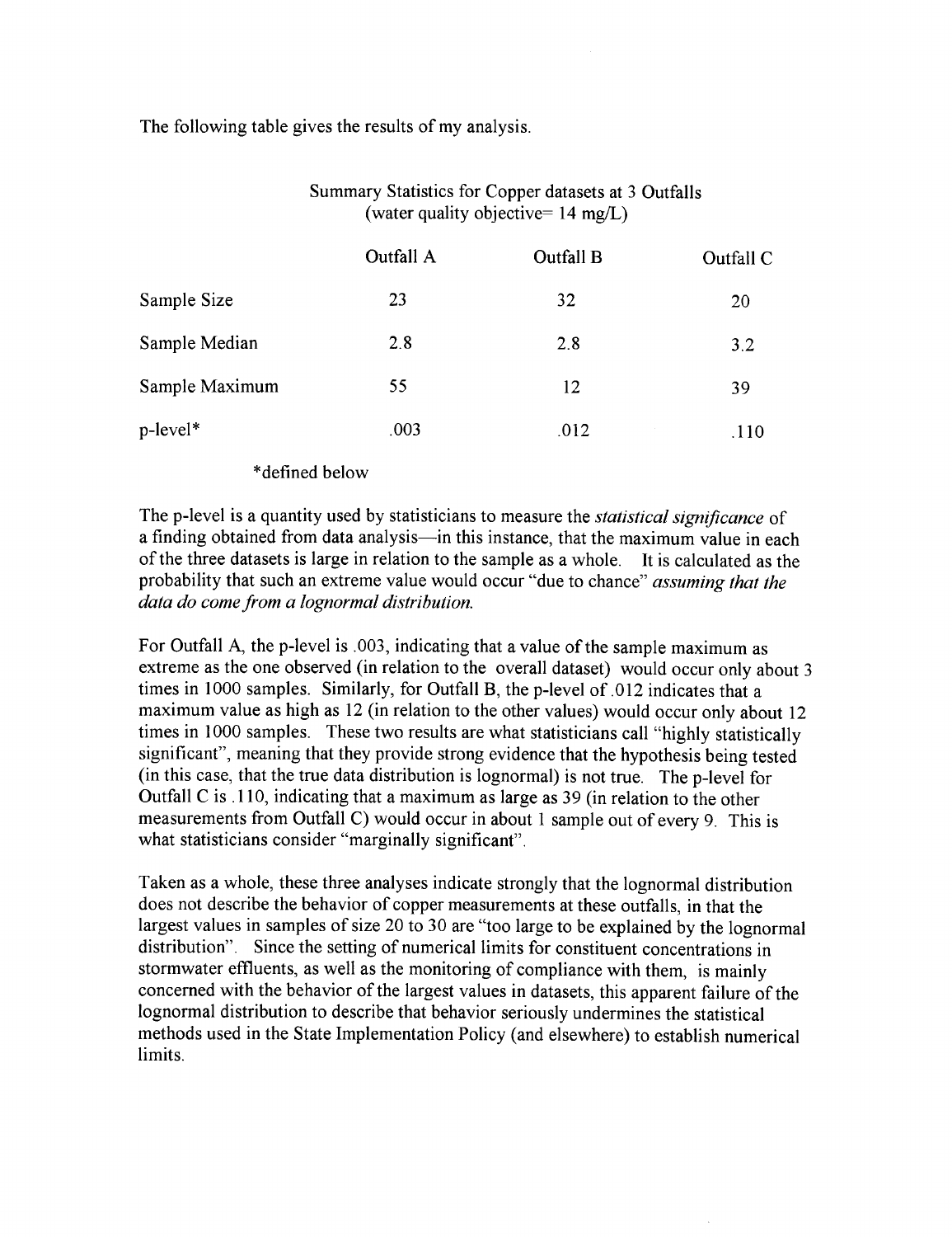# How much data is needed to set numeric limits? An example.

As the report of the panel of experts and the State Implementation Policy (SIP) statistical methods make clear, setting numerical limits is critically related to controlling frequencies of exceedance—i.e. satisfying numerical criteria or objectives.

It is very important to recognize that the amount of data needed to determine frequencies of exceedance reasonably accurately and with high confidence is large—larger than would be expected on "common sense" grounds.

For example, suppose one takes a sample of n measurements designed to "demonstrate with 95% confidence that the value L is exceeded at most 5% of the time". (Here L is arbitrary and the statement is equivalent to saying that "the 95<sup>th</sup> percentile of the true distribution of the data is L or smaller".) If  $n=153$  (say), then it turns out that that confidence statement will be true provided that at most 3 exceedances occur.

Since 3 is about 2% of 153, we note that in order to *demonstrate* that the true exceedance percentage is at most 5%, we need to have exceedances of 2% or less in the sample. This is because we want to have 95% confidence in the conclusion that the required 5% rate is truly satisfied.

Moreover, if we ask "How low does the true exceedance percentage have to be so that we can have 90% confidence that there will be at most 3 exceedances in the sample?", then the answer is "about  $1.1\%$ ". If the *true* exceedance rate were  $2\%$ , we would get about 3 exceedances on the average in a sample of 153, but nearly half the time we would "flunk the demonstration" by getting more than 3 exceedances. Thus, one needs an "extra margin of safety"— in this example, a 1.1% true exceedance rate—to have a 90% probability of a successful *demonstration* that L is exceeded at most 5% of the time.

This disparity between having a low exceedance rate and *demonstrating* a low exceedance rate I call the "Caesar's wife effect". To avoid the *suspicion* of "having more than 5% exceedances" of a numerical limit, L, one must actually have a true exceedance rate much lower than 5%.

The sample size  $n=153$  was used for this example. If a smaller sample size were used, the Caesar's wife effect would be even more pronounced—that is, either one would have to have an extremely low exceedance rate (a fraction of 1%) or else would have a probability larger than 10% of getting too many exceedances in the sample to succeed in demonstrating that the 5% objective is attained.

To perform more difficult analyses, such as testing the "fit" of distributions better suited than the lognormal to describe the data, requires even larger sample sizes. Investigation of a large body of data can shed light on the question of whether the lognormal distribution can be replaced by some other shape of distribution that better represents actual data. My expectation is that no *simple* family of distributions can represent adequately the range of behaviors of datasets. Accordingly I expect that the most useful